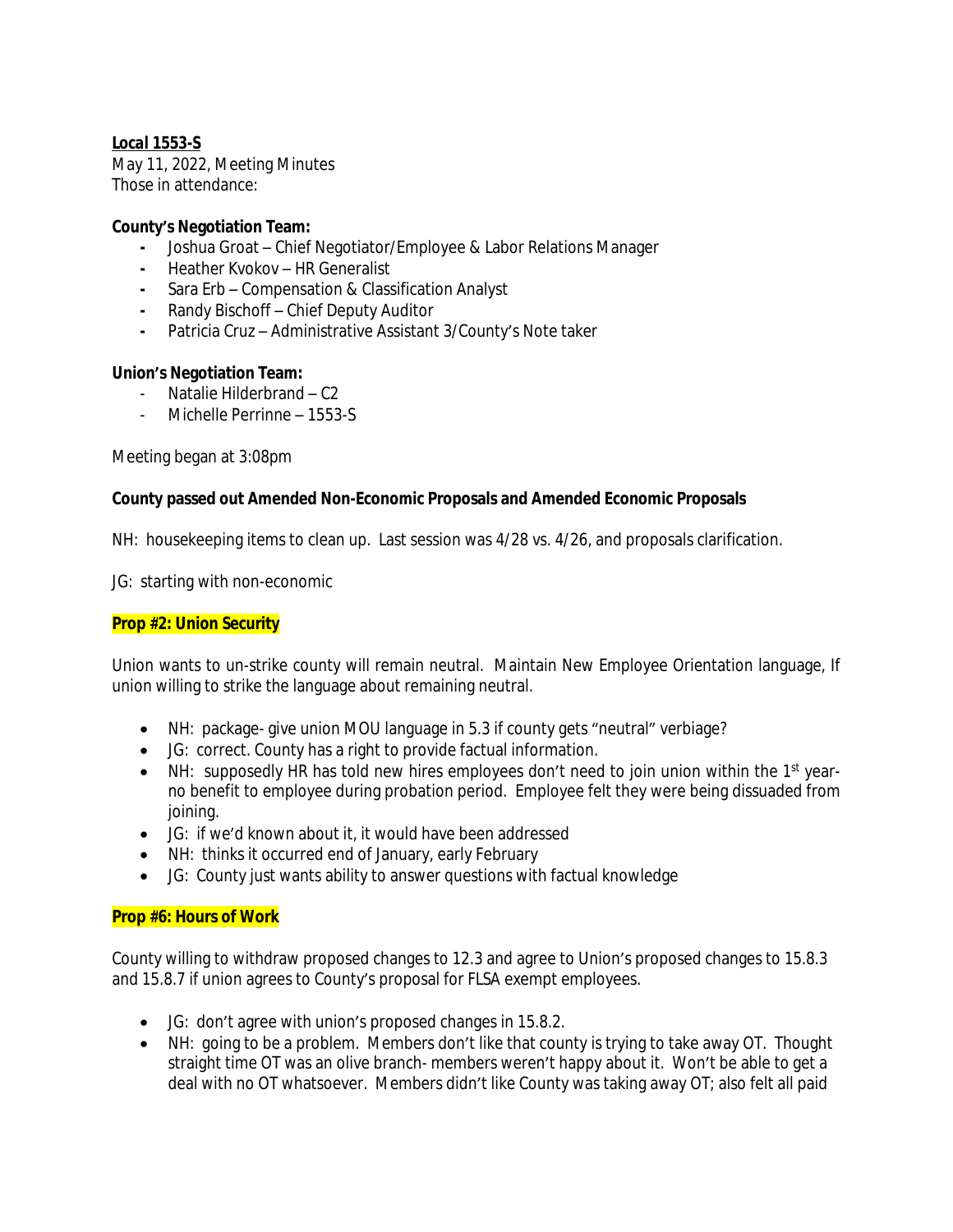time should count as hours worked (OT is at management's discretion/control). PTO was also polarizing. Didn't like retirement cash out/VEBA.

## **Prop #8: Classification/Reclassification**

14.1.3- County agrees to language ("union must official request to bargain the impacts")

14.2, 14.3, 14.4- all good

14.6- advanced step placement. County asked for carte blanch on new hires and promotions. Union requested it would trigger a review of impacted employees, so long as department budget could support.

14.7- promotion advanced step, referencing 14.6.6 for process.

- NH: if department doesn't ask for an advanced step, just do the math for placement. But… they have the ability to request, if their budget can support.
- JG: correct- would be based on education/experience of candidate
- JG: not in agreement with step increase change (if advanced step placement surpassed a current employee, they get increase at 6 months.
- NH: why not in agreement?
- JG: want to follow same step increase process in place across the County
- NH: asking for equal treatment for their members- why wouldn't County consider adjusting date?

# **(discussion about how it would play out and impacts)**

- NH: new hire gets step at 6 months, then annually thereafter? Correct.
- NH: all the way through, proposal that current employees receive adjustment at 6 monthstaken out?
- JG: correct

# **Prop #13: General Conditions**

County agrees to verbiage proposed by union

# **Prop #20: Appendix -Normal (Lag) Pay System**

Union had proposed additional options.

- JG: had looked at formation of additional comp time bank. After discussing, didn't make sensethere is already a comp time bank that goes up to 80 hours. Not 100% ruling out CAT account cash out, but still discussing.
- NH: trying to think outside the box… not all departments allow comp time (e.g. Juvenile) **(discussion about applicability of mechanism to have separate comp time bank, or extending cap)**
- NH: could County reconsider?

# **Moving to Economics Proposal**

# **Prop #2 – PTO**

Page. 7- County will leave provision for Domestic Violence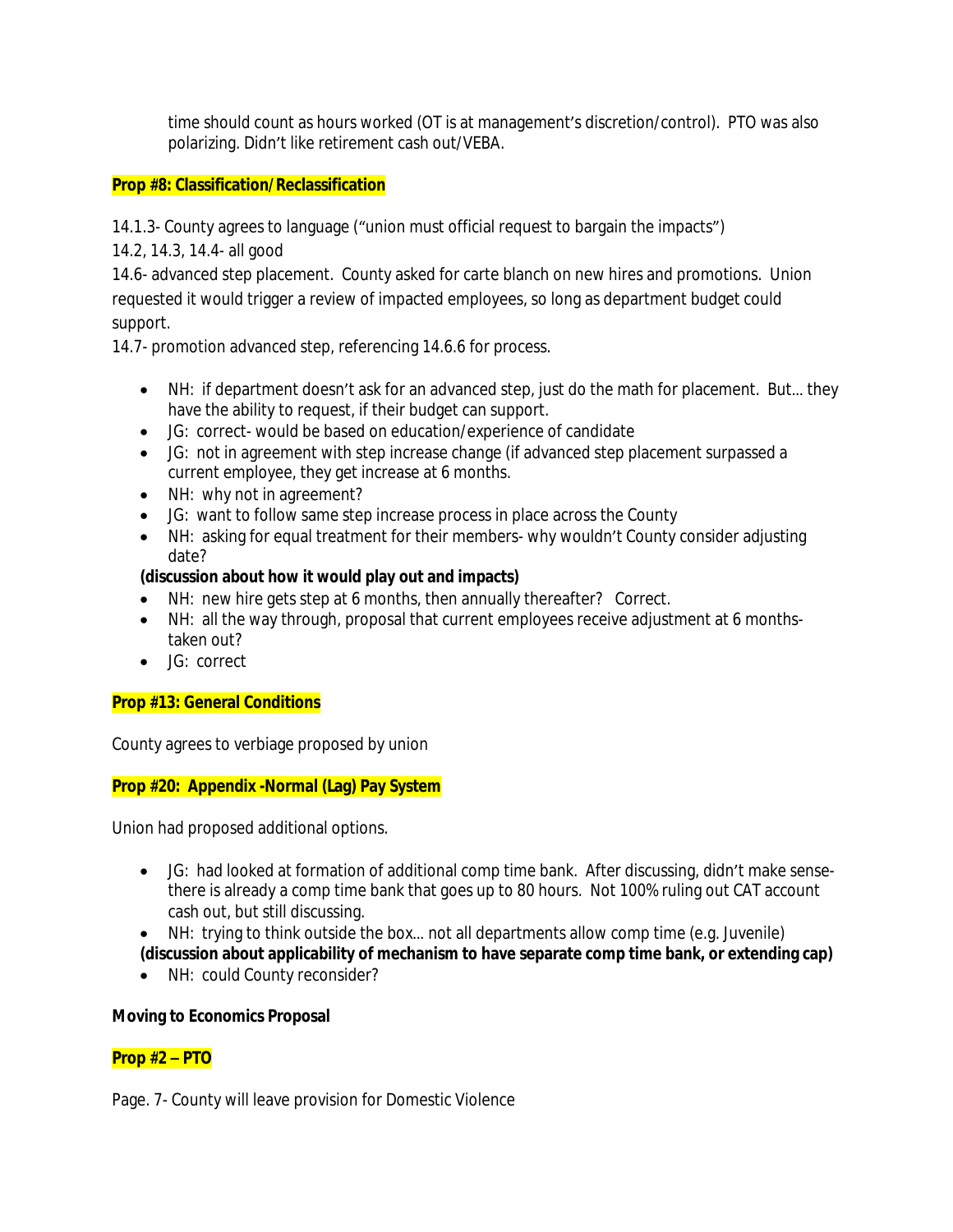Accrual rate (p. 9)- already covered in holiday section, no need to duplicate (if one-time holiday granted)

p. 11- heard that 1553S doesn't like PTO Payout to VEBA, so will leave out. Will remain status quo on CAT Payout to VEBA.

p. 12- agree to add generic language re: STD/LTD

p. 13 (conversion)- if employee is leaving the bargaining unit, language won't be applicable. Conversion language will depend on which position they are moving to.

- NH: "J" if converting to non-PTO plan, how is it handled?
- JG: depends on which CBA they are moving to

### **(discussion about how it would work if 1553S employee moved out of PTO)**

- MP: still include J(d)? for how to handle excess PTO upon conversion
- NH: employees shouldn't lose any time upon conversion
- MP: language in supplementals about bump-back to base units in Juvenile (1553, 492J)- still need to have language addressing
- JG: 1553S CBA language is no longer relevant once employees leave the unit

### **(discussion about transferring from one CBA to another and applicability of language)**

- NH: d is just a clarification about how to handle time. Person has earned a particular benefit- if ceiling of vacation accrual is lower than what the employee has in their PTO bank, employee shouldn't lose time.
- NH: because this situation has occurred in the past (layoffs in CSHCD), need to make sure we have language spelling out what occurs.

### **Prop #3 Insurance Benefits**

County not making any changes. Understand members want certainty; what county is offering is best County can do at this juncture.

### **Prop #4 Wages**

County increase percentages each year. Study implementation + 3% following ratification. 1/1/23- 2.5%. 1/1/24- 2.5%.

- NH: Union had proposed 5/1/22, county says upon ratification?
- JG: correct.

### **Prop #5 Out of Class Pay and Pay Period**

Generic language- employees will be paid in accordance with County payroll schedule. Open to other language.

- NH: still not sure if bi-weekly or semi-monthly?
- JG: leaning more toward semi-monthly, but does not mean that bi-weekly has entirely been ruled out.

### **Prop #7 Overtime**

Understands union's standpoint.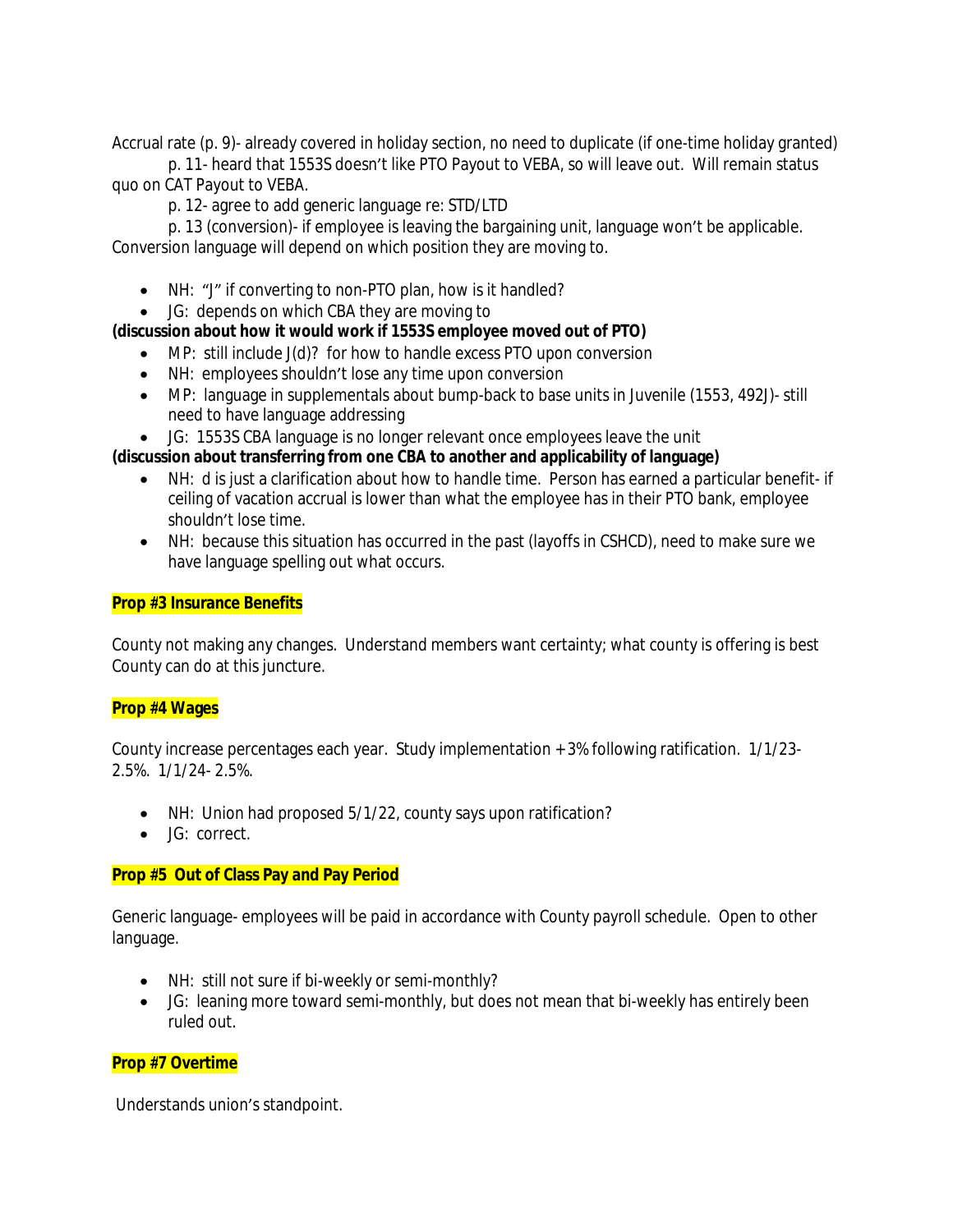- NH: if job code table says "professional exempt" and then comp plan says "non-exempt"… which prevails?
- HK: within an exempt classification we may have both exempt and non-exempt employees per the salary threshold. Will be evaluated annually.

### **(discussion about how to interpret paperwork to union listing out employees and exemption status) (discussion about salary threshold for FLSA exempt)**

JG: County will review spreadsheet to make sure correct

## **Prop #8 Step Increase Process**

Same step increase process currently in place

- NH: right now it's the same % spread between steps. Does County envision the distance between steps would change?
- JG: as of right now, have no intention to adjust difference between individual steps. Could it happen in the future? Possible in the future…
- NH: members have concern if the reference is just to "steps" vs including a %

## **Page. 25- Union's proposals & County's response:**

7) PTO cash out incentive- still working through

9) Medical- county has a proposal

12) Grievance procedure- County agrees to proposed edits in Art 17 (**as outlined in proposal**), if Union agrees to withdraw Art 18 edits.

- NH: COLA was raised, but no discussion about if employees are y-rated. Members are looking for a lump sum payment? Would County give it some consideration?
- NH: why upon implementation? Can keeps getting kicked down the road... trying to get a deal, but if only meeting 1x/week?
- JG: BoCC has given specific direction on how to implement study across the board… at least have shorted the implementation date to as soon as approved by members (vs. approved by members AND adopted by BoCC).
- NH: members don't like the one size fits all approach. Feel like they're giving up a lot, and County is still kicking can down the road. A lot of angry folks.
- JG: we get it, not blind to what's going on. There are things the County has indicated we needed, have been diligent about meeting on a regular basis.
- NH: members feel BoCC is giving it lip service that employees are the County's greatest asset. Actions speak louder than words. Members don't feel the actions match up.
- JG: Thinks we're making progress- not done yet, but have made significant progress. Feels confident we'll be able to get a deal fairly quickly.
- NH: county was going to give consideration for deferred comp match... status?
- JG: will depend on final structure of the deal.
- NH: certain people check in regularly after each meeting-like to have updates to pass along on specific aspects.
- MP: can union have corrected table prior to Wednesday at 12pm for membership meeting? Members can look themselves up, see how it will impact them personally.